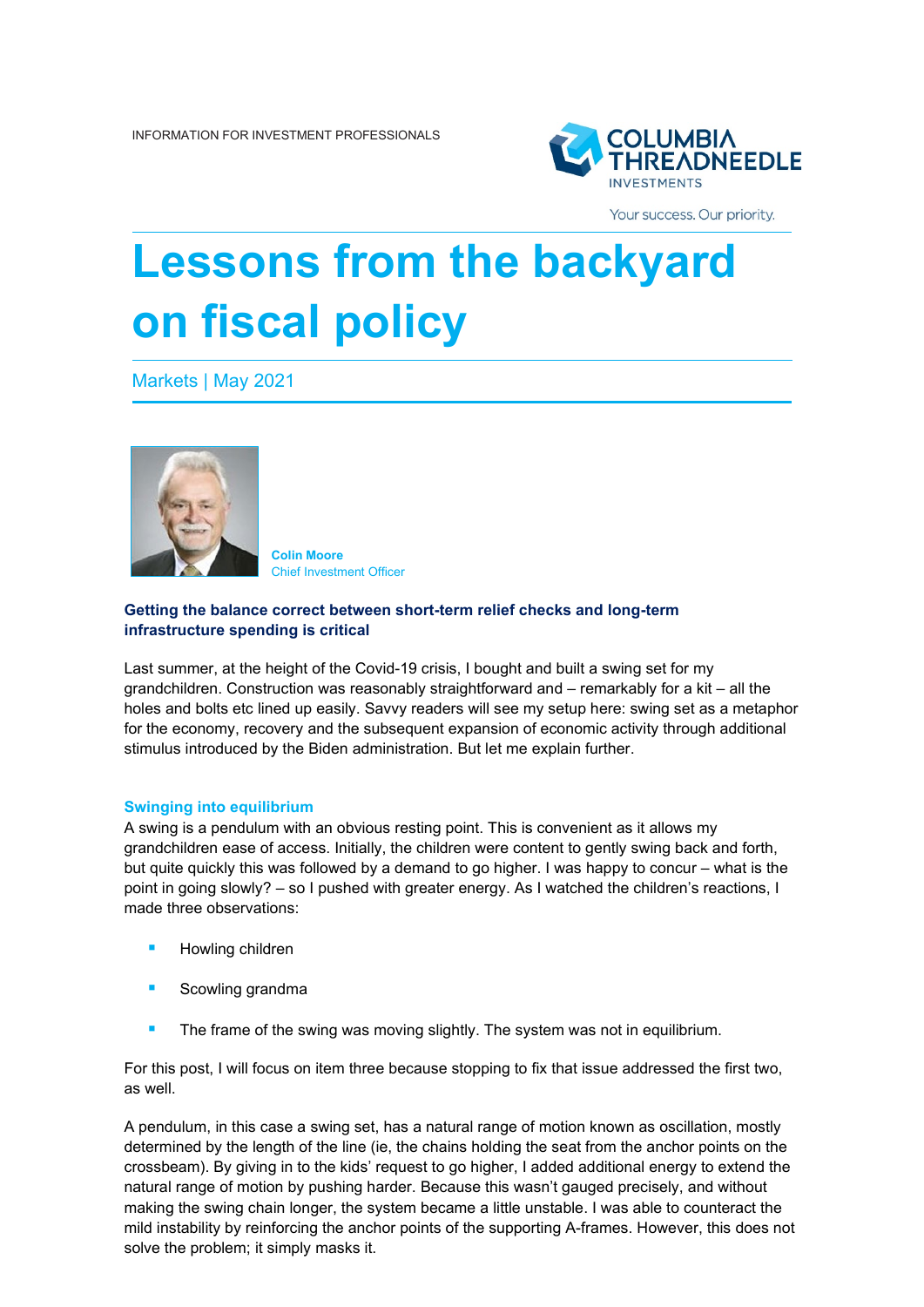The swing system was trying to shake off the excess energy I introduced by a process known as "dampening". By limiting the ability to dampen itself, I was transferring stress to another part of the frame. Unfortunately, the consequences of doing so might not be immediately visible.

#### **Inflation risk**

Similarly, the economy has a natural range of activity and growth rate. The equilibrium growth rate is a function of the amount of labour available and the useful capital that labour can use to gain efficiency. Labour productivity relies on effective transportation, reliable energy, well-equipped offices/factories and high-quality education and healthcare. As we emerge from Covid-19, the emphasis must be on investments that have the ability to make economic output larger, otherwise we risk instability. Like the swing set, the stress may not be immediately visible but it is most likely to materialise as inflation.

There is already a high level of personal savings in the economy, although it is not evenly distributed, and the excess savings has led to excess demand. The resulting short-term imbalances should abate provided we don't keep pushing additional stimulus. But the long-term solution is to make a bigger swing set. Encouraging those savings to be directed toward investment in infrastructure rather than consumption may ease the short-term pressure and help expand the size of the economy – allowing for an expansion of aggregate demand with less inflation risk.

#### **Making the hard choices**

For the swing set, I am the dampener: by either momentarily holding the swing or pushing, I can keep the swing in equilibrium. Monetary policy is one of the primary dampeners for the economy, and if we overstimulate, the US Federal Reserve will have to increase interest rates to offset the excess stimulus. Getting the balance correct between short-term relief checks and long-term infrastructure spending is critical. Many people worry about the total amount of spending, but the balance in spending is more important. Long-term infrastructure spending should be employed instead of short-term stimulus, not in addition to it.

As for me, the swing set equilibrium will either be resolved by building a larger frame or telling the grandchildren "no" when they want to go higher – a very unpopular choice! For the economy, the larger swing set also comes with interesting choices. But governance is about hard choices, and we must make them.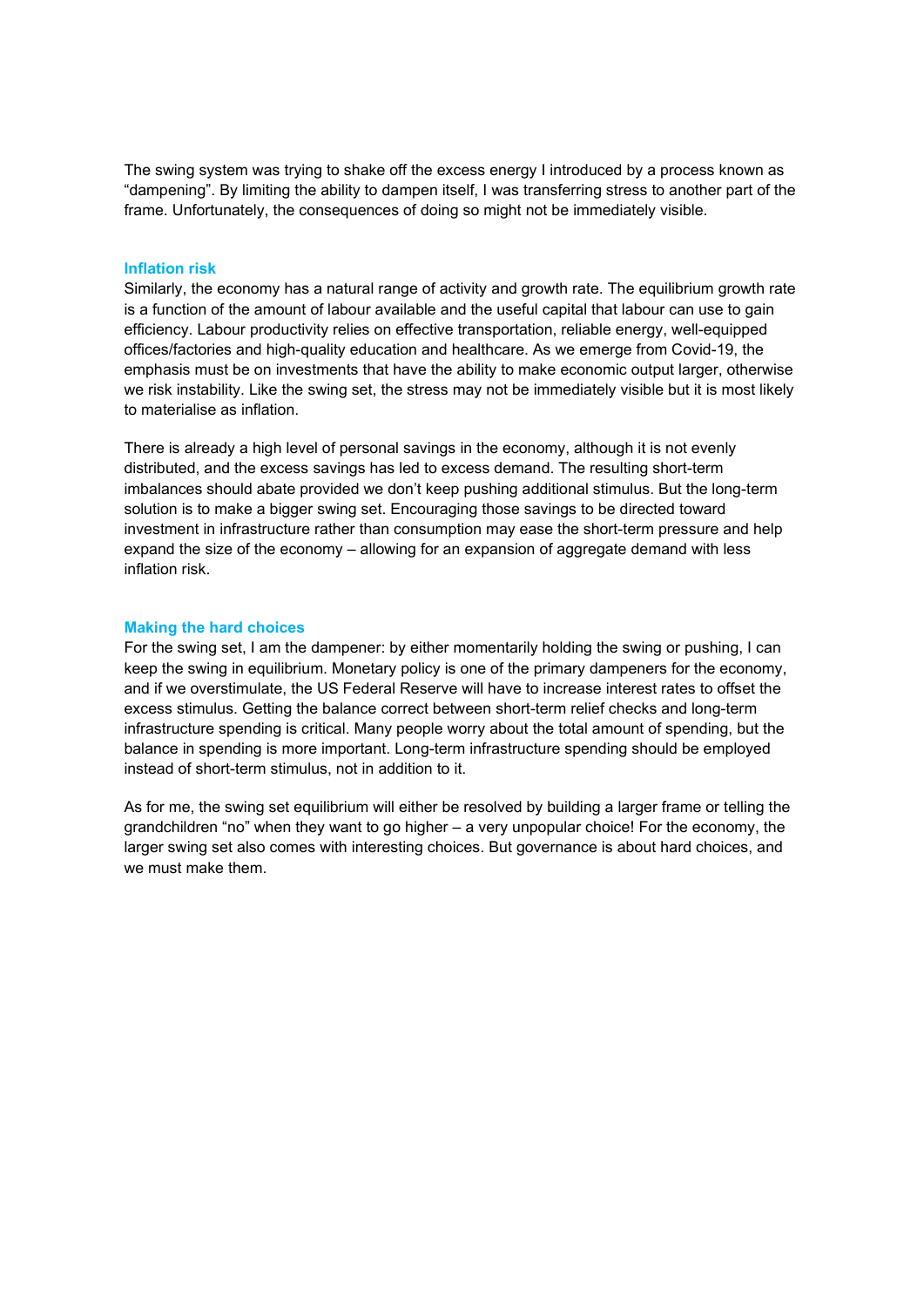

### **Important Information:**

# **For use by Professional and/or Qualified Investors only (not to be used with or passed on to retail clients). This is an advertising document.**

This document is intended for informational purposes only and should not be considered representative of any particular investment. This should not be considered an offer or solicitation to buy or sell any securities or other financial instruments, or to provide investment advice or services. **Investing involves risk including the risk of loss of principal. Your capital is at risk.** Market risk may affect a single issuer, sector of the economy, industry or the market as a whole. The value of investments is not guaranteed, and therefore an investor may not get back the amount invested. **International investing** involves certain risks and volatility due to potential political, economic or currency fluctuations and different financial and accounting standards. **The securities included herein are for illustrative purposes only, subject to change and should not be construed as a recommendation to buy or sell. Securities discussed may or may not prove profitable.** The views expressed are as of the date given, may change as market or other conditions change and may differ from views expressed by other Columbia Threadneedle Investments (Columbia Threadneedle) associates or affiliates. Actual investments or investment decisions made by Columbia Threadneedle and its affiliates, whether for its own account or on behalf of clients, may not necessarily reflect the views expressed. This information is not intended to provide investment advice and does not take into consideration individual investor circumstances. Investment decisions should always be made based on an investor's specific financial needs, objectives, goals, time horizon and risk tolerance. Asset classes described may not be suitable for all investors. **Past performance does not guarantee future results, and no forecast should be considered a guarantee either.** Information and opinions provided by third parties have been obtained from sources believed to be reliable, but accuracy and completeness cannot be guaranteed. This document and its contents have not been reviewed by any regulatory authority.

**In Australia:** Issued by Threadneedle Investments Singapore (Pte.) Limited ["TIS"], ARBN 600 027 414. TIS is exempt from the requirement to hold an Australian financial services licence under the Corporations Act and relies on Class Order 03/1102 in marketing and providing financial services to Australian wholesale clients as defined in Section 761G of the Corporations Act 2001. TIS is regulated in Singapore (Registration number: 201101559W) by the Monetary Authority of Singapore under the Securities and Futures Act (Chapter 289), which differ from Australian laws.

**In Singapore:** Issued by Threadneedle Investments Singapore (Pte.) Limited, 3 Killiney Road, #07- 07, Winsland House 1, Singapore 239519, which is regulated in Singapore by the Monetary Authority of Singapore under the Securities and Futures Act (Chapter 289). Registration number: 201101559W. This advertisment has not been reviewed by the Monetary Authority of Singapore.

**In Hong Kong:** Issued by Threadneedle Portfolio Services Hong Kong Limited 天利投資管理香港 有限公司. Unit 3004, Two Exchange Square, 8 Connaught Place, Hong Kong, which is licensed by the Securities and Futures Commission ("SFC") to conduct Type 1 regulated activities (CE:AQA779). Registered in Hong Kong under the Companies Ordinance (Chapter 622), No. 1173058.

**In the UK**: Issued by Threadneedle Asset Management Limited, registered in England and Wales, No. 573204. Registered Office: Cannon Place, 78 Cannon Street, London EC4N 6AG. Authorised and regulated in the UK by the Financial Conduct Authority.

**In the EEA:** Issued by Threadneedle Management Luxembourg S.A. Registered with the Registre de Commerce et des Sociétés (Luxembourg), Registered No. B 110242 44, rue de la Vallée, L-2661 Luxembourg, Grand Duchy of Luxembourg.